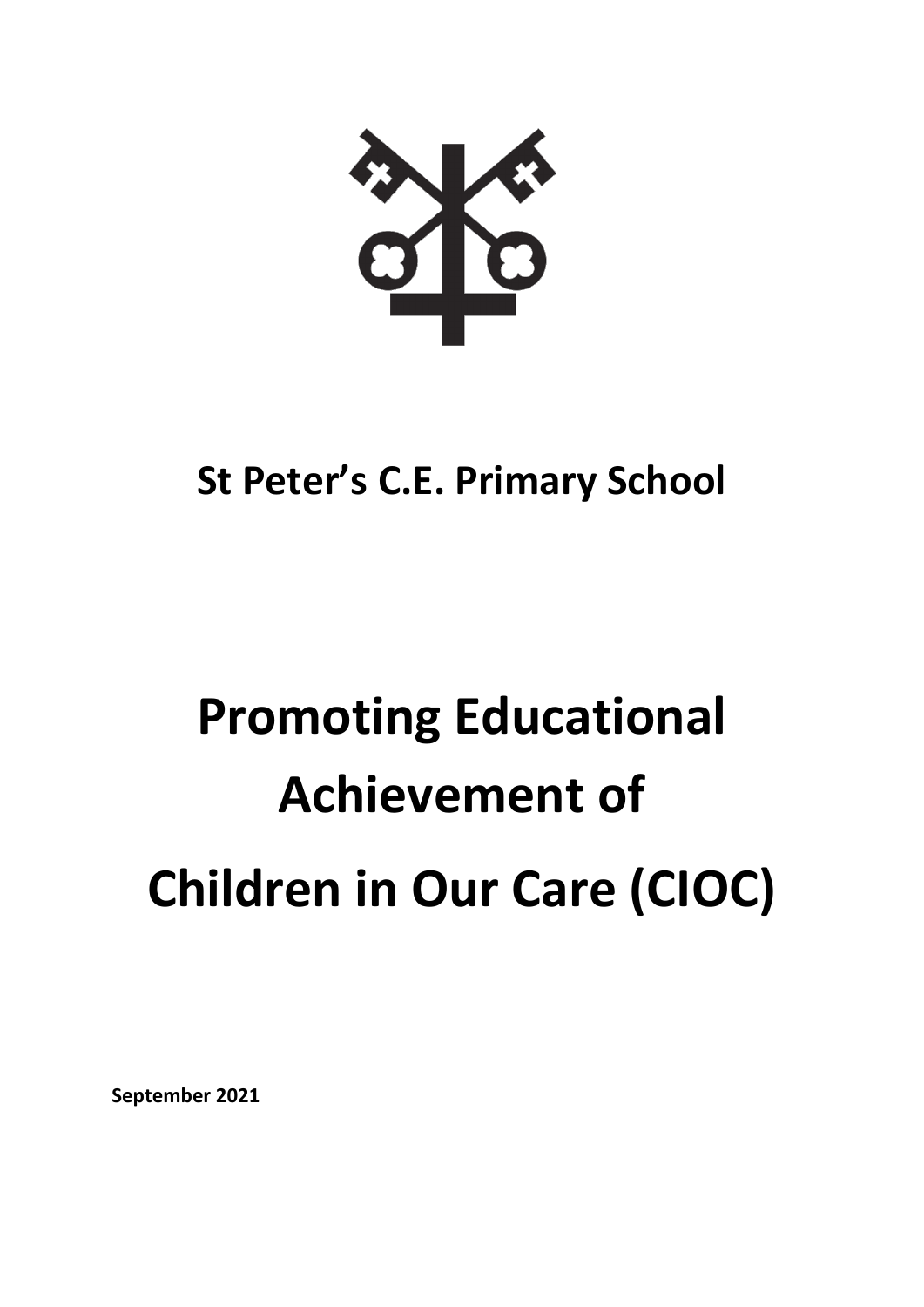#### **Our Christian Vision**

As a Christian family at St Peter's School, we create a unique place of learning, nurturing the gifts that God in his awesomeness has given us. We encourage every child and prepare them for life's journey, inspiring them to fulfil their potential, their dreams and their aspirations.

# Sowing the seeds of tomorrow

Matthew 13:1-23

St Peter's CE Primary School believes that in partnership with Blackburn with Darwen Borough Council as Corporate Parents we have a special duty to safeguard and promote the education of Looked After Children (LAC)/ Children In Our Care (CIOC).

#### **Background**

This policy sets out the ethos of the school in its approach to meeting the needs of Children In Our Care and the associated procedures. It is well documented that CIOC achieve less well in their education than their peers, therefore, it is essential that our school promotes the achievement of such vulnerable children.

# **(a) The Objectives of the Policy**

To promote the educational achievement and welfare of Children In Our Care by:

- Providing a safe and secure environment, where education is valued and there is a belief in the abilities and potential of all children.
- Giving them access to every opportunity to achieve to their full potential and enjoy learning.
- Fulfilling our schools' role as corporate parents to promote and support the education of CIOC, by asking the question, 'Would this be good enough for my child?

In pursuit of this policy, our school will:

- Nominate a Designated teacher for CIOC.
- Nominate a school governor for CIOC.
- Support the Designated teacher in carrying out their role by making time available and ensuring that they attend training relevant to the role.

# **(b) Definition of Children In Our Care**

CIOC are looked after by the Local Authority under an interim/ care order or accommodated under a voluntary agreement and can have the following living arrangements:

- with foster carers
- in a children's home
- in a residential school
- with relatives
- with parents under the supervision of the LA

# **(c) The Designated Teacher for Children In Our Care in our school:**

The Designated Teacher will follow as a minimum the nationally published statutory guidance: <https://www.gov.uk/government/publications/designated-teacher-for-looked-after-children>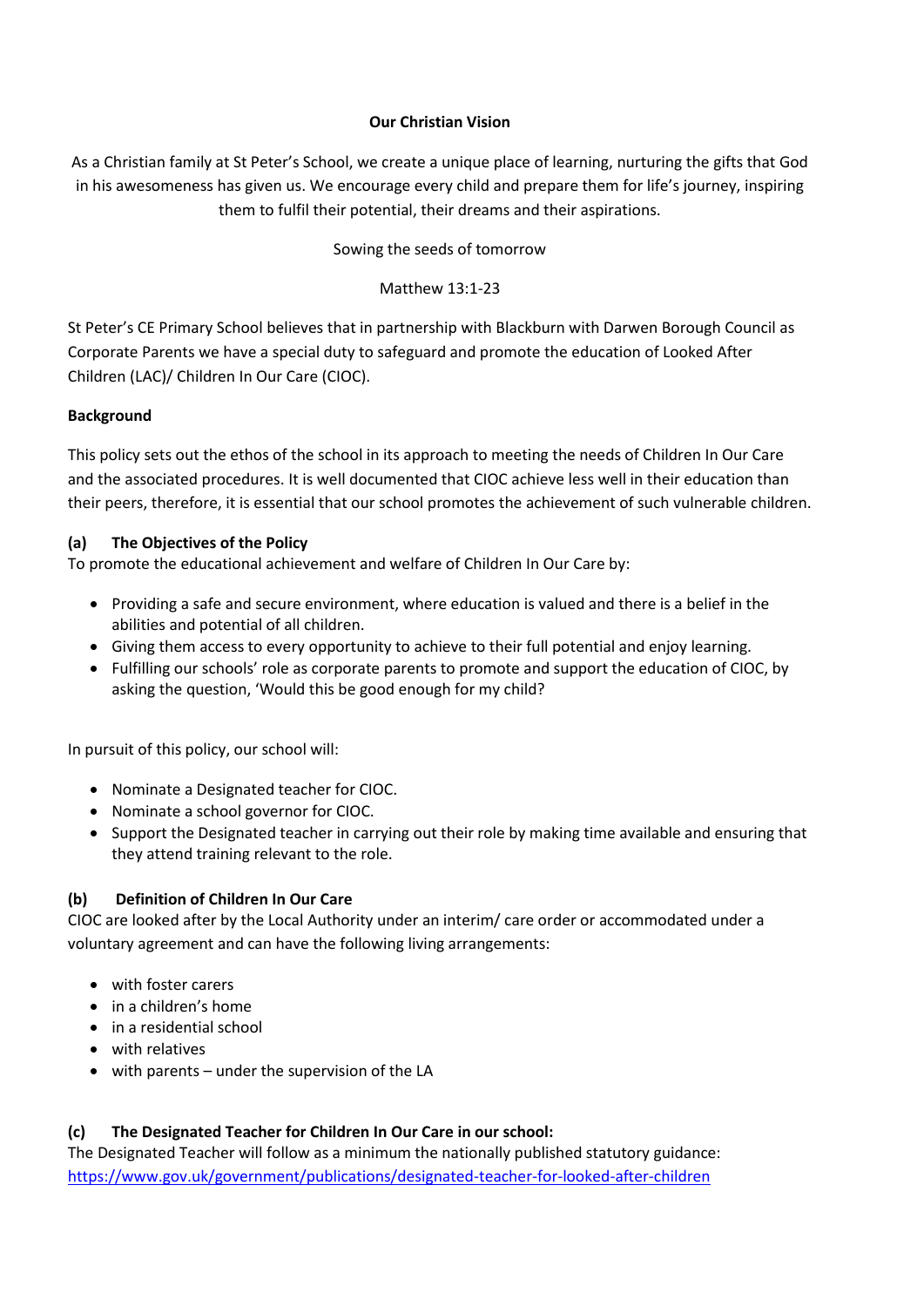The name of our Designated Teacher in school is Stacey-Jo Thomas/Martine Blokland**.** The Designated

Teacher will:

- Maintain an up to date record of all CIOC who are on the school roll. This will include:
	- Status i.e. in care
	- Type of Placement i.e. Foster, respite, residential.
	- Name and contact details of social worker
	- Daily contact and numbers e.g. name of parent or carer or key worker in children's home.
	- **•** SEN Code of Practice
	- Child Protection information when appropriate
	- Baseline information
	- Attainment data
	- Attendance figures
	- Exclusions
- In liaison with the social worker, ensure there is a Personal Education Plan for each child/young person and that this is completed in line with Local Authority requirements. Where applicable include any other school plan, e.g. IEP, Education Health and Care Plan, Transition Plan, Pastoral Support Programme.
- Work in collaboration with school staff, social worker, carer, child and other relevant parties to agree an appropriate, targeted use of pupil premium plus that meets the requirements of the local authority Virtual School policy.
- Ensure that a suitable member of staff attends LAC review meetings for each child or to contribute in other ways to the child's care planning meetings.
- Liaise with the Virtual School on a regular basis and provide data as requested in relation to attendance and attainment of CIOC.
- Ensure that if/when the child transfers school all relevant information is forwarded to the receiving school as a matter of priority.
- Work with individual children, to arrive at a statement about their circumstances that they would be happy to share with staff and/or pupils
- Ensure that systems are in place to identify and prioritise when CIOC are underachieving and have early interventions to improve this in line with existing school policy.
- Have an understanding of the specific challenges faced by CIOC as a result of their experiences and work to enable the school to become trauma and attachment informed.
- Ensure that systems are in place to keep staff up to date and informed about CIOC where and when appropriate.
- Ensure that CIOC, along with all children, are listened and responded to in relation to their needs, wishes and feelings and have equal opportunity to pastoral support in school.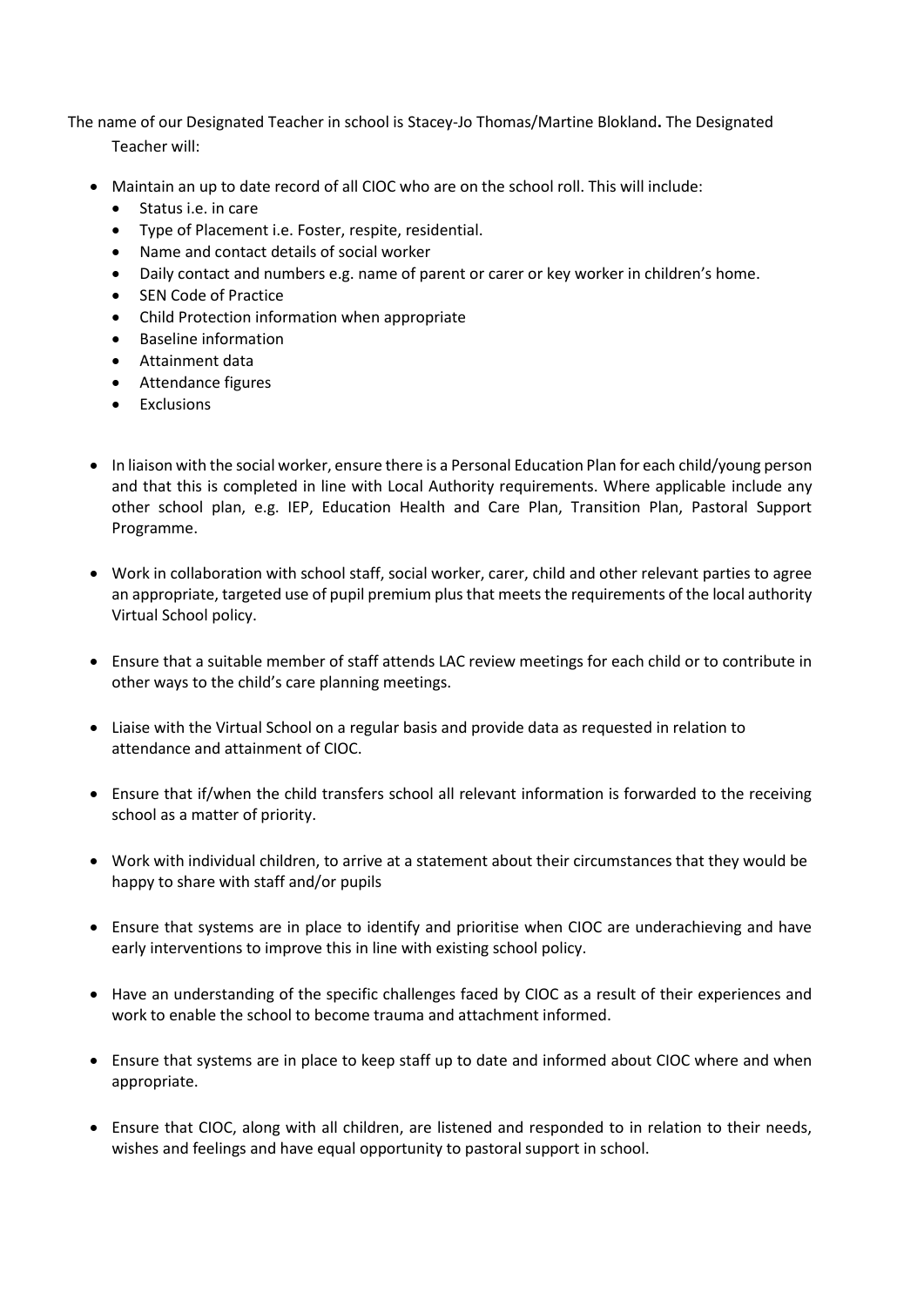- Ensure that they keep the school up to date with current legislation, local policies and their implications for the school in respect of CIOC.
- Report on the educational progress of the CIOC who are on the roll of the school.
- Develop knowledge and good practice by attending relevant training events.
- Cascade training to school staff as appropriate.

# **(d) The Designated Governor for Children In Our Care**

The school governing body will elect a named Designated Governor for CIOC.

The name of our Designated Governor in school is **Andrew Robinson/Fleur Green.** The Designated Governor will report to the Governing Body on an annual basis:

- The number of CIOC pupils in the school
- A comparison of attainment as a discrete group, compared with those of other pupils
- The attendance of pupils as a discrete group, compared to other pupils
- The level of fixed term/permanent exclusions
- How the Pupil Premium Plus for Children In Our Care has been used
- Pupil destinations

The named governor should be satisfied that the school's policies and procedures ensure that Children In Our Care have equal access to:

- The National Curriculum
- Public Examinations
- Extra-curricular Activities
- Additional Educational Support

# **(e) Responsibility for children in our care in School**

It is important that all teaching staff who are in contact with the child or young person are aware that he/she is being looked after by the Local Authority. The responsibility for the transfer of this information will be that of the Headteacher and/or the person named as the designated teacher within the school.

A classroom support assistant/teaching assistant will only need to have knowledge that the young person is being looked after when directly involved in the teaching of the young person.

In the absence of the usual class teacher, some information regarding the child's circumstances should be shared with the teacher covering the class. The extent of this sharing should be determined by the Headteacher or the School's Designated Teacher.

# **(f) Admission Arrangements**